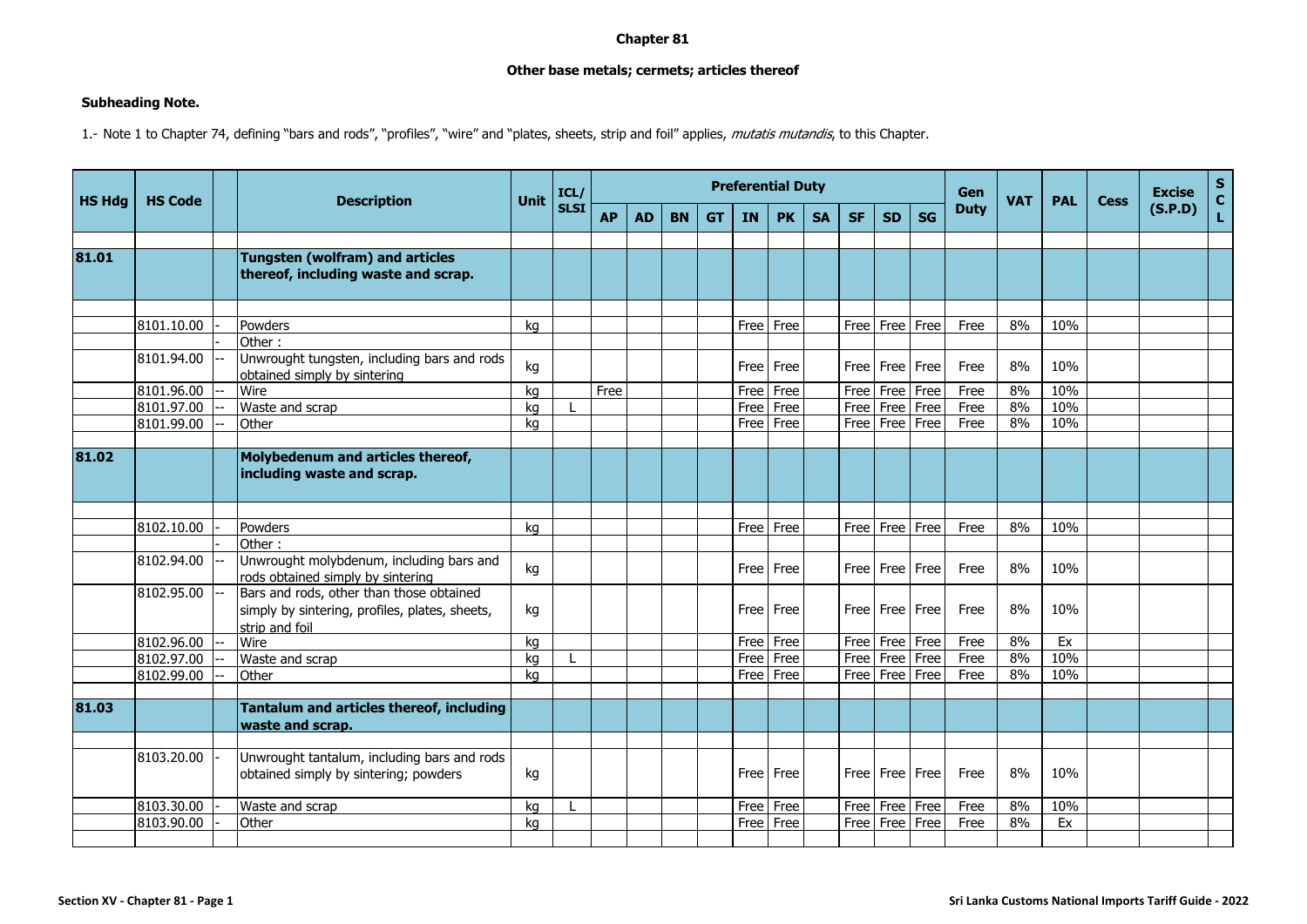| <b>HS Hda</b> | <b>HS Code</b>           | <b>Description</b>                                                                                                                          | <b>Unit</b> | ICL/        | <b>Preferential Duty</b><br>Gen<br><b>VAT</b><br><b>PAL</b><br><b>Cess</b> |           |           |           |           |                        |           |           |                    |                                      |              |          |            | <b>Excise</b> | s<br>C  |    |
|---------------|--------------------------|---------------------------------------------------------------------------------------------------------------------------------------------|-------------|-------------|----------------------------------------------------------------------------|-----------|-----------|-----------|-----------|------------------------|-----------|-----------|--------------------|--------------------------------------|--------------|----------|------------|---------------|---------|----|
|               |                          |                                                                                                                                             |             | <b>SLSI</b> | <b>AP</b>                                                                  | <b>AD</b> | <b>BN</b> | <b>GT</b> | <b>IN</b> | <b>PK</b>              | <b>SA</b> | <b>SF</b> | <b>SD</b>          | <b>SG</b>                            | <b>Duty</b>  |          |            |               | (S.P.D) | Ĺ. |
|               |                          |                                                                                                                                             |             |             |                                                                            |           |           |           |           |                        |           |           |                    |                                      |              |          |            |               |         |    |
| 81.04         |                          | <b>Magnesium and articles thereof,</b>                                                                                                      |             |             |                                                                            |           |           |           |           |                        |           |           |                    |                                      |              |          |            |               |         |    |
|               |                          | including waste and scrap $(+)$ .                                                                                                           |             |             |                                                                            |           |           |           |           |                        |           |           |                    |                                      |              |          |            |               |         |    |
|               |                          | Unwrought magnesium:                                                                                                                        |             |             |                                                                            |           |           |           |           |                        |           |           |                    |                                      |              |          |            |               |         |    |
|               | 8104.11.00               | Containing at least 99.8% by weight of<br>magnesium                                                                                         | kg          |             |                                                                            |           |           |           | Free      | Free                   |           | Free I    | Free               | Free                                 | Free         | 8%       | 10%        |               |         |    |
|               | 8104.19.00               | Other                                                                                                                                       | kg          |             |                                                                            |           |           |           | Free      | Free                   |           |           | Free   Free   Free |                                      | Free         | 8%       | Ex         |               |         |    |
|               | 8104.20.00               | Waste and scrap                                                                                                                             | kg          |             |                                                                            |           |           |           | Free      | Free                   |           |           |                    | Free   Free   Free                   | Free         | 8%       | 10%        |               |         |    |
|               | 8104.30.00               | Raspings, turnings and granules, graded<br>according to size; powders                                                                       | kg          |             |                                                                            |           |           |           | Free      | Free                   |           | Free      | Free               | Free                                 | Free         | 8%       | Ex         |               |         |    |
|               | 8104.90.00               | Other                                                                                                                                       | kg          |             |                                                                            |           |           |           | Free      | Free                   |           | Free      | Free               | Free                                 | Free         | 8%       | 10%        |               |         |    |
| 81.05         |                          | <b>Cobalt mattes and other intermediate</b><br>products of cobalt metallurgy; cobalt<br>and articles thereof, including waste<br>and scrap. |             |             |                                                                            |           |           |           |           |                        |           |           |                    |                                      |              |          |            |               |         |    |
|               |                          |                                                                                                                                             |             |             |                                                                            |           |           |           |           |                        |           |           |                    |                                      |              |          |            |               |         |    |
|               | 8105.20.00               | Cobalt mattes and other intermediate<br>products of cobalt metallurgy; unwrought<br>cobalt; powders                                         | kg          |             |                                                                            |           |           |           | Free      | Free                   |           | Free      | Free               | Free                                 | Free         | 8%       | Ex         |               |         |    |
|               | 8105.30.00               | Waste and scrap                                                                                                                             | kg          |             |                                                                            |           |           |           | Free      | Free                   |           | Free      |                    | Free Free                            | Free         | 8%       | 10%        |               |         |    |
|               | 8105.90.00               | Other                                                                                                                                       | kg          |             |                                                                            |           |           |           | Free      | Free                   |           |           |                    | Free   Free   Free                   | Free         | 8%       | 10%        |               |         |    |
|               |                          |                                                                                                                                             |             |             |                                                                            |           |           |           |           |                        |           |           |                    |                                      |              |          |            |               |         |    |
| 81.06         |                          | <b>Bismuth and articles thereof, including</b><br>waste and scrap:                                                                          |             |             |                                                                            |           |           |           |           |                        |           |           |                    |                                      |              |          |            |               |         |    |
|               |                          |                                                                                                                                             |             |             |                                                                            |           |           |           |           |                        |           |           |                    |                                      |              |          |            |               |         |    |
|               | 8106.00.10               | Waste and scrap                                                                                                                             | kg          |             |                                                                            |           |           |           | Free      | Free                   |           | Free      | Free               | Free                                 | Free         | 8%       | 10%        |               |         |    |
|               | 8106.00.90               | Other                                                                                                                                       | kg          |             |                                                                            |           |           |           | Free      | Free                   |           | Free      | Free               | Free                                 | Free         | 8%       | Ex         |               |         |    |
| 81.07         |                          | <b>Cadmium and articles thereof, including</b><br>waste and scrap.                                                                          |             |             |                                                                            |           |           |           |           |                        |           |           |                    |                                      |              |          |            |               |         |    |
|               |                          |                                                                                                                                             |             |             |                                                                            |           |           |           |           |                        |           |           |                    |                                      |              |          |            |               |         |    |
|               | 8107.20.00               | Unwrought cadmium; powders                                                                                                                  | kg          |             |                                                                            |           |           |           | Free      | Free                   |           |           | Free   Free   Free |                                      | Free         | 8%       | Ex         |               |         |    |
|               | 8107.30.00               | Waste and scrap                                                                                                                             | kg          |             |                                                                            |           |           |           | Free      | Free<br>Free           |           | Free      | Free               | Free<br>Free                         | Free         | 8%<br>8% | 10%        |               |         |    |
|               | 8107.90.00               | Other                                                                                                                                       | kg          |             |                                                                            |           |           |           | Free      |                        |           | Free      | Free               |                                      | Free         |          | Ex         |               |         |    |
| 81.08         |                          | <b>Titanium and articles thereof, including</b><br>waste and scrap.                                                                         |             |             |                                                                            |           |           |           |           |                        |           |           |                    |                                      |              |          |            |               |         |    |
|               |                          |                                                                                                                                             |             |             |                                                                            |           |           |           |           |                        |           |           |                    |                                      |              |          |            |               |         |    |
|               | 8108.20.00               | Unwrought titanium; powders                                                                                                                 | kg          |             |                                                                            |           |           |           |           | Free Free              |           |           |                    | Free   Free   Free                   | Free         | 8%       | Ex         |               |         |    |
|               | 8108.30.00<br>8108.90.00 | Waste and scrap<br>Other                                                                                                                    | kg<br>kg    |             |                                                                            |           |           |           |           | Free Free<br>Free Free |           |           |                    | Free Free Free<br>Free   Free   Free | Free<br>Free | 8%<br>8% | 10%<br>10% |               |         |    |
|               |                          |                                                                                                                                             |             |             |                                                                            |           |           |           |           |                        |           |           |                    |                                      |              |          |            |               |         |    |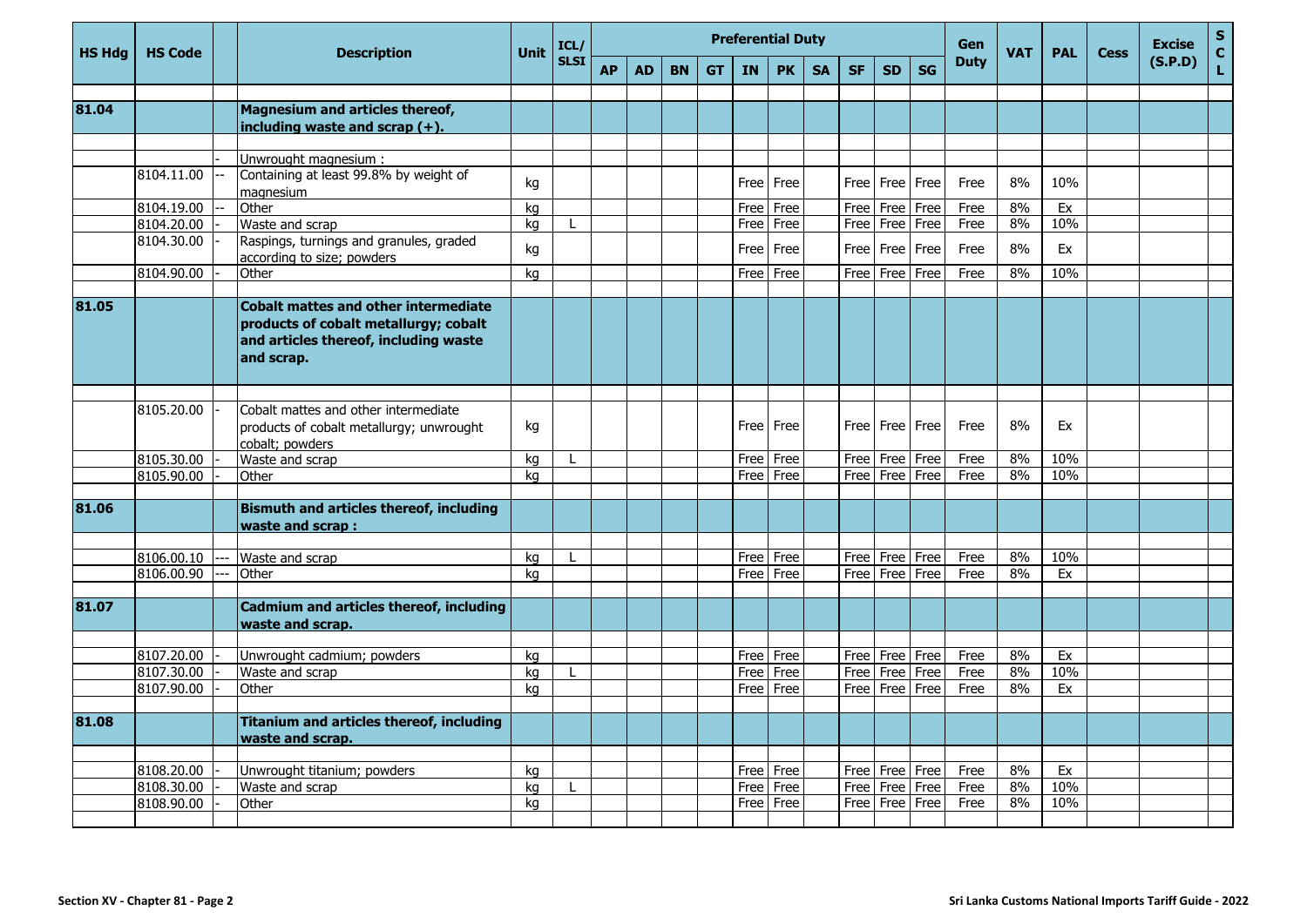| <b>HS Hdg</b> | <b>HS Code</b>           |  | <b>Description</b>                                                                                                                                                                  | <b>Unit</b> | ICL/        | <b>Preferential Duty</b> |    |           |           |           |              |           |              |                    |                    | Gen          | <b>VAT</b> | <b>PAL</b> | <b>Cess</b> | <b>Excise</b> | $\mathbf{s}$<br>$\mathbf c$ |
|---------------|--------------------------|--|-------------------------------------------------------------------------------------------------------------------------------------------------------------------------------------|-------------|-------------|--------------------------|----|-----------|-----------|-----------|--------------|-----------|--------------|--------------------|--------------------|--------------|------------|------------|-------------|---------------|-----------------------------|
|               |                          |  |                                                                                                                                                                                     |             | <b>SLSI</b> | <b>AP</b>                | AD | <b>BN</b> | <b>GT</b> | <b>IN</b> | <b>PK</b>    | <b>SA</b> | <b>SF</b>    | <b>SD</b>          | <b>SG</b>          | <b>Duty</b>  |            |            |             | (S.P.D)       |                             |
| 81.09         |                          |  | <b>Zirconium and articles thereof,</b><br>including waste and scrap.                                                                                                                |             |             |                          |    |           |           |           |              |           |              |                    |                    |              |            |            |             |               |                             |
|               |                          |  |                                                                                                                                                                                     |             |             |                          |    |           |           |           |              |           |              |                    |                    |              |            |            |             |               |                             |
|               | 8109.20.00               |  | Unwrought zirconium; powders                                                                                                                                                        | kg          |             |                          |    |           |           |           | Free Free    |           | Free         | Free               | Free               | Free         | 8%         | Ex         |             |               |                             |
|               | 8109.30.00               |  | Waste and scrap                                                                                                                                                                     | kg          |             |                          |    |           |           | Free      | Free         |           | Free         | Free               | Free               | Free         | 8%         | 10%        |             |               |                             |
|               | 8109.90.00               |  | Other                                                                                                                                                                               | kg          |             |                          |    |           |           |           | Free Free    |           | Free         | Free               | Free               | Free         | 8%         | Ex         |             |               |                             |
|               |                          |  |                                                                                                                                                                                     |             |             |                          |    |           |           |           |              |           |              |                    |                    |              |            |            |             |               |                             |
| 81.10         |                          |  | Antimony and articles thereof, including<br>waste and scrap.                                                                                                                        |             |             |                          |    |           |           |           |              |           |              |                    |                    |              |            |            |             |               |                             |
|               | 8110.10.00               |  |                                                                                                                                                                                     |             |             |                          |    |           |           |           | Free Free    |           | Free         | Free Free          |                    | Free         | 8%         | 10%        |             |               |                             |
|               | 8110.20.00               |  | Unwrought antimony; powders<br>Waste and scrap                                                                                                                                      | kq<br>kg    |             |                          |    |           |           |           | Free   Free  |           | Free         | Free               | Free               | Free         | 8%         | 10%        |             |               |                             |
|               | 8110.90.00               |  | Other                                                                                                                                                                               | kg          |             |                          |    |           |           |           | Free Free    |           | Free         | Free               | Free               | Free         | 8%         | 10%        |             |               |                             |
|               |                          |  |                                                                                                                                                                                     |             |             |                          |    |           |           |           |              |           |              |                    |                    |              |            |            |             |               |                             |
| 81.11         |                          |  | Manganese and articles thereof,<br>including waste and scrap.                                                                                                                       |             |             |                          |    |           |           |           |              |           |              |                    |                    |              |            |            |             |               |                             |
|               |                          |  |                                                                                                                                                                                     |             |             |                          |    |           |           |           |              |           |              |                    |                    |              |            |            |             |               |                             |
|               | 8111.00.10               |  | Waste and scrap                                                                                                                                                                     | kg          |             |                          |    |           |           | Free      | Free         |           | Free         | Free               | Free               | Free         | 8%         | 10%        |             |               |                             |
|               | 8111.00.90               |  | Other                                                                                                                                                                               | kg          |             |                          |    |           |           | Free      | Free         |           | Free         | Free               | Free               | Free         | 8%         | Ex         |             |               |                             |
| 81.12         |                          |  |                                                                                                                                                                                     |             |             |                          |    |           |           |           |              |           |              |                    |                    |              |            |            |             |               |                             |
|               |                          |  | Beryllium, chromium, germanium,<br>vanadium, gallium, hafnium, indium,<br>niobium (columbium), rhenium and<br>thallium, and articles of these metals,<br>including waste and scrap. |             |             |                          |    |           |           |           |              |           |              |                    |                    |              |            |            |             |               |                             |
|               |                          |  |                                                                                                                                                                                     |             |             |                          |    |           |           |           |              |           |              |                    |                    |              |            |            |             |               |                             |
|               |                          |  | Beryllium :                                                                                                                                                                         |             |             |                          |    |           |           |           |              |           |              |                    |                    |              |            |            |             |               |                             |
|               | 8112.12.00               |  | Unwrought; powders                                                                                                                                                                  | kg          |             |                          |    |           |           |           | Free Free    |           | Free         | Free Free          |                    | Free         | 8%         | 10%        |             |               |                             |
|               | 8112.13.00               |  | Waste and scrap                                                                                                                                                                     | kg          |             |                          |    |           |           | Free      | Free         |           | Free         | Free               | Free               | Free         | 8%         | 10%        |             |               |                             |
|               | 8112.19.00               |  | Other                                                                                                                                                                               | kq          |             |                          |    |           |           | Free      | Free         |           | Free         | Free               | Free               | Free         | 8%         | 10%        |             |               |                             |
|               |                          |  | Chromium:                                                                                                                                                                           |             |             |                          |    |           |           |           | Free Free    |           |              |                    |                    |              | 8%         |            |             |               |                             |
|               | 8112.21.00               |  | Unwrought; powders                                                                                                                                                                  | kg          |             |                          |    |           |           |           |              |           | Free<br>Free | Free               | Free               | Free         | 8%         | Ex         |             |               |                             |
|               | 8112.22.00<br>8112.29.00 |  | Waste and scrap<br>Other                                                                                                                                                            | kg          |             |                          |    |           |           | Free      | Free<br>Free |           | Free         | Free<br>Free       | Free<br>Free       | Free<br>Free | 8%         | 10%<br>Ex  |             |               |                             |
|               |                          |  | Thallium:                                                                                                                                                                           | kg          |             |                          |    |           |           | Free I    |              |           |              |                    |                    |              |            |            |             |               |                             |
|               | 8112.51.00               |  | Unwrought; powders                                                                                                                                                                  | kg          |             |                          |    |           |           |           | Free Free    |           |              |                    | Free   Free   Free | Free         | 8%         | 10%        |             |               |                             |
|               | 8112.52.00               |  | Waste and scrap                                                                                                                                                                     | kg          |             |                          |    |           |           |           | Free Free    |           |              |                    | Free   Free   Free | Free         | 8%         | 10%        |             |               |                             |
|               | 8112.59.00               |  | Other                                                                                                                                                                               | kg          |             |                          |    |           |           |           | Free Free    |           |              |                    | Free   Free   Free | Free         | 8%         | 10%        |             |               |                             |
|               |                          |  | Other:                                                                                                                                                                              |             |             |                          |    |           |           |           |              |           |              |                    |                    |              |            |            |             |               |                             |
|               | 8112.92                  |  | Unwrought; waste and scrap; powders :                                                                                                                                               |             |             |                          |    |           |           |           |              |           |              |                    |                    |              |            |            |             |               |                             |
|               | 8112.92.10               |  | Waste and scrap of germanium, vanadium,<br>hafnium, indium, niobium, rhenium and<br>gallium                                                                                         | kg          | L           |                          |    |           |           |           | Free Free    |           |              | Free   Free   Free |                    | Free         | 8%         | 10%        |             |               |                             |
|               | 8112.92.90               |  | Other                                                                                                                                                                               | kg          |             |                          |    |           |           |           | Free Free    |           |              | Free   Free   Free |                    | Free         | 8%         | 10%        |             |               |                             |
|               | 8112.99.00               |  | Other                                                                                                                                                                               | kg          |             |                          |    |           |           |           | Free Free    |           |              |                    | Free   Free   Free | Free         | 8%         | 10%        |             |               |                             |